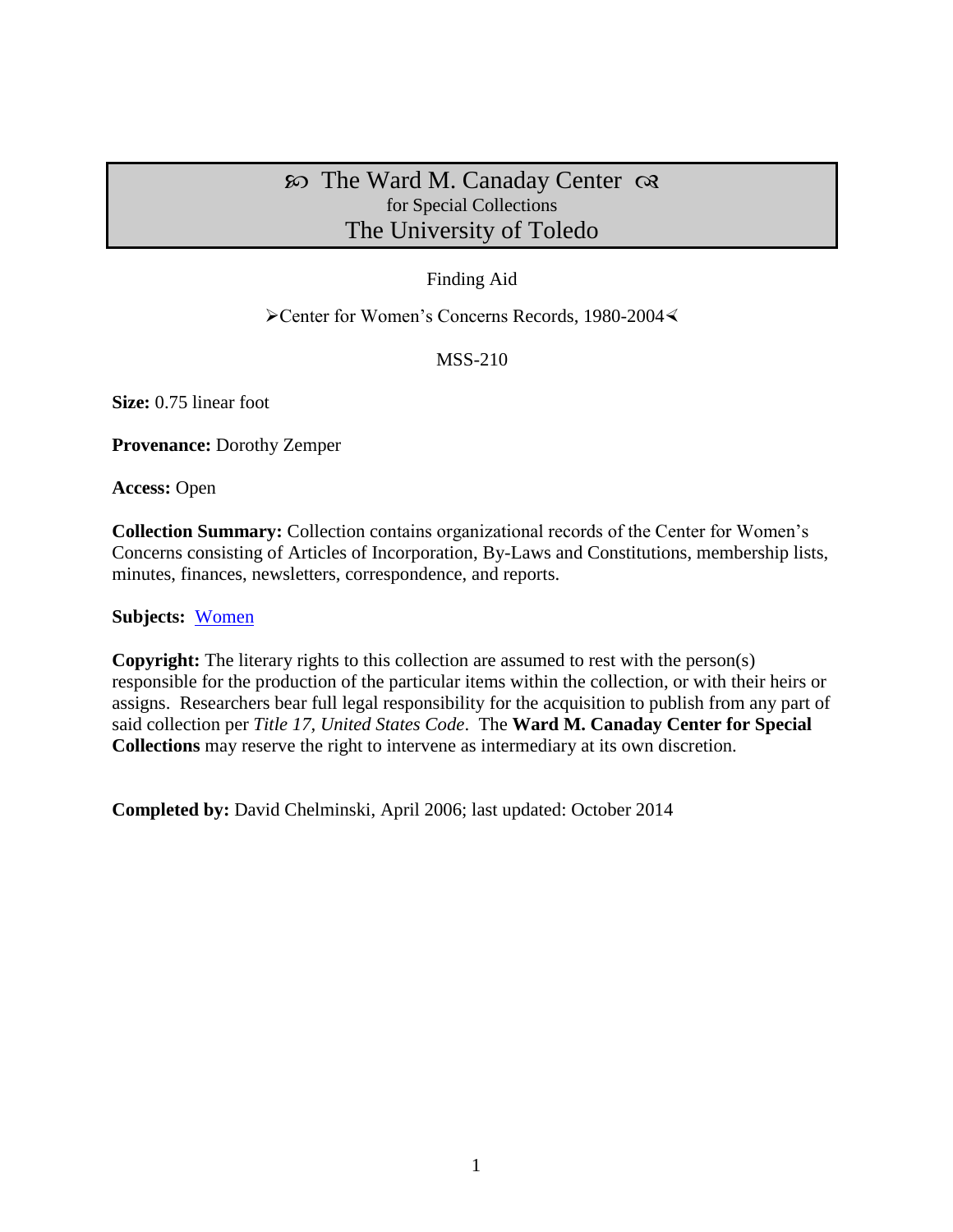#### **Center for Women's Concerns Records, 1980-2004**

#### **Historical Sketch**

 The Center for Women's Concerns (CWC) began in 1980 as the result of a study undertaken by the Roman Catholic Diocese of Toledo's Role of Women in the Church Committee of the Toledo Diocesan Parish Council. Formed through the efforts of an ecumenical group and grounded in spiritual values, the Center worked to promote the advancement of women based upon justice, human rights and equality of opportunity. The group's incorporation papers were made under the name "Women's Awareness, Inc." (formed June 11, 1982) since there was an already established Center for Women's Concerns at the University of Toledo (later re-named the Catherine Eberly Center).

 The organization's constitution described its purpose as "to strive for the enhancement of the dignity of women through: the support and encouragement of opportunities for the full use of the gifts of all women in today's society and the integration of faith and work as a way to bring wholeness to one's own life and the lives of those one touches." Membership was open to anyone 18 years of age or older. In addition to an annual meeting, the Center for Women's Concerns was involved in workshops, Annual Retreats, Interfaith Events co-sponsored by the CWC with Church Women United in Toledo (CWU) and the Toledo Diocesan Council of Catholic Women (TDCCW or DCCW), and eventually Temple B'nai Israel Sisterhood (in 1988) or the Jewish Federation of Greater Toledo (JFGT) or Jewish Federation of Women or (after 2000) the United Jewish Council of Greater Toledo, and (beginning in 1998) the Islamic Center (IC) of Greater Toledo (Ladies' Auxiliary), as well as educational grants and other donations, including an Annual Service Fund which made up to two hundred dollars in financial assistance per year available to worthy women.

 The CWC acted as a catalyst to start "Dog-Patch" Aid (later called Hickory Farms), Monitoring for Problemed Women (succeeded by Project Mustard Seed and Bethany House), the Rape Prevention Workshop (co-sponsored with the YMCA Rape Crisis Center), Concerns for the Elderly—a diocesan gathering (subsequently addressed by the Diocesan Committee on the Elderly), the Mom's House—"Stay at Home Tea" Project, a Paper Shower for Women Blessing Women Center (a resource for abused women and families shelters), as well as an unrealized Parenting Skills Course (STEP) intended to be co-sponsored with Lourdes College in Sylvania, Ohio.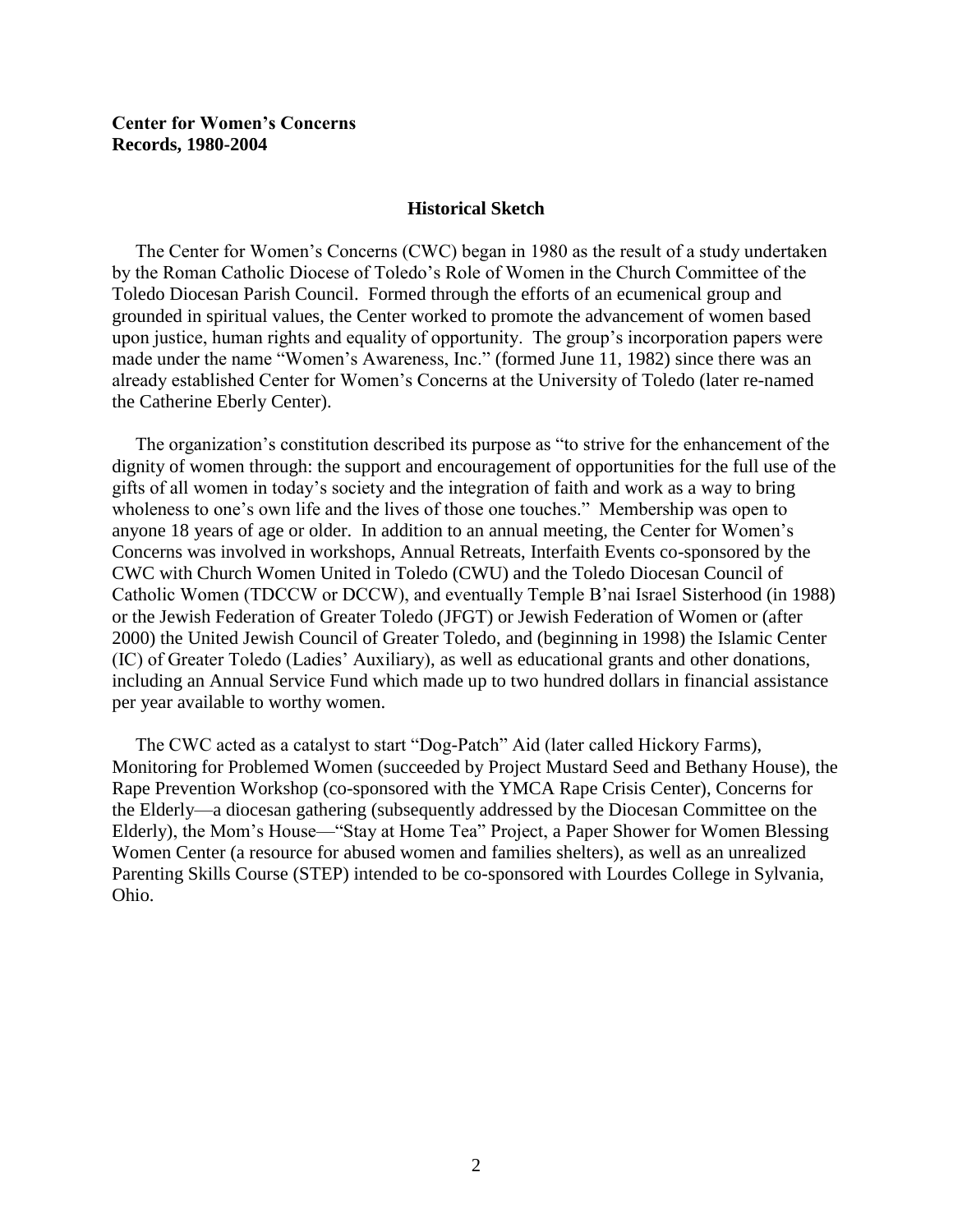## **Center for Women's Concerns Records 1980-2004**

#### **Scope and Content Note**

 Dorothy Zemper deposited this collection in the Ward M. Canaday Center in 2006. It contains organizational records of the Center for Women's Concerns consisting of Articles of Incorporation, By-Laws and Constitutions, membership lists, minutes, finances, newsletters and other reports, including some correspondence and occasional printed material documenting the organization and its activities. Besides the newsletters (originally monthly, later quarterly), the largest files are on the group's annual Interfaith events and on the Annual Retreats.

 These materials should be of interest to local historians and scholars involved in women's studies (or feminism) or religious studies, especially as they represent generally well-organized documentation of a small group and its activities.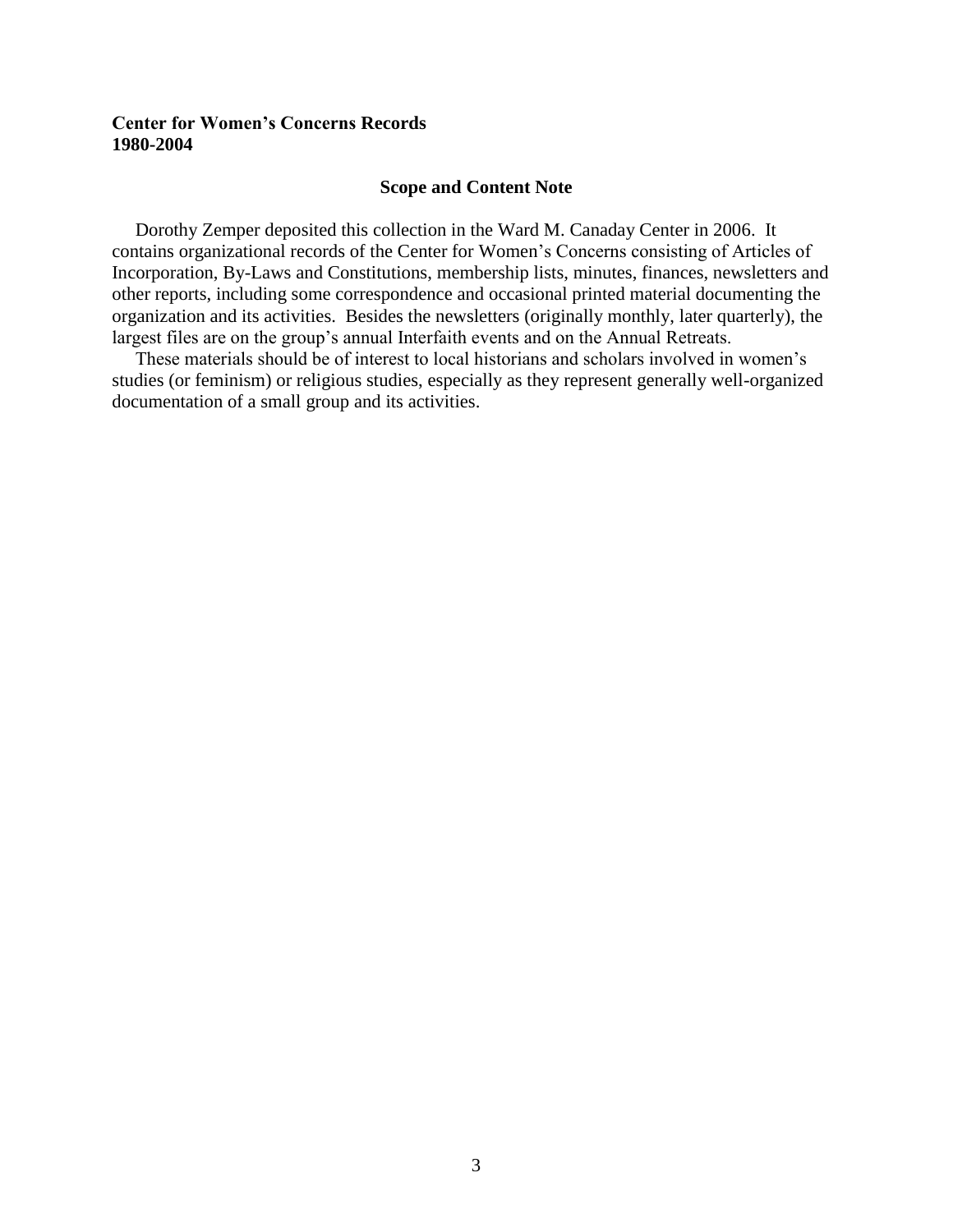# **Center for Women's Concerns Records 1980-2004**

# **S1 Organizational Records** ca. 1980-2004 .75 linear foot Contains Articles of Incorporation, By-Laws and Constitutions, Membership applications, Board and Membership Rosters (including "1999-2000 Center for Women's Concerns" booklet with group history, constitution and by-laws), Resignations, Financial Reports and Educational Grants, Minutes of Board and Annual Meetings, Center for Women's Concerns Newsletters (which contain some minutes of meetings and other reports), Interfaith and other Events, including annual Retreats. The materials on events often include minutes of planning and evaluation meetings, as well as some publicity. **Subseries A: Articles of Incorporation, By-Laws and Constitutions Subseries B: Membership Applications and Rosters Subseries C: Financial Reports and Educational Grants Subseries D: Minutes and Newsletters Subseries E. Events S2 Printed Materials** ca. 1980-2004 Contains a small number of Toledo-area newspaper articles (1980-2000) on the CWC or related subjects, and one issue of a periodical, Origins (v. 17, n. 45, April 21, 1988), as well as pamphlets describing the Center for Women's Concerns (c.1984/84-1995/96) and Interfaith Calendars for 1999-2000 and 2003-2004. **Subseries A: Newspaper articles Subseries B: Pamphlets Subseries C: Periodical S3 Miscellaneous** ca. 1984-1993 Contains information on conferences, a directory and a diocesan survey report.

### **Series Descriptions**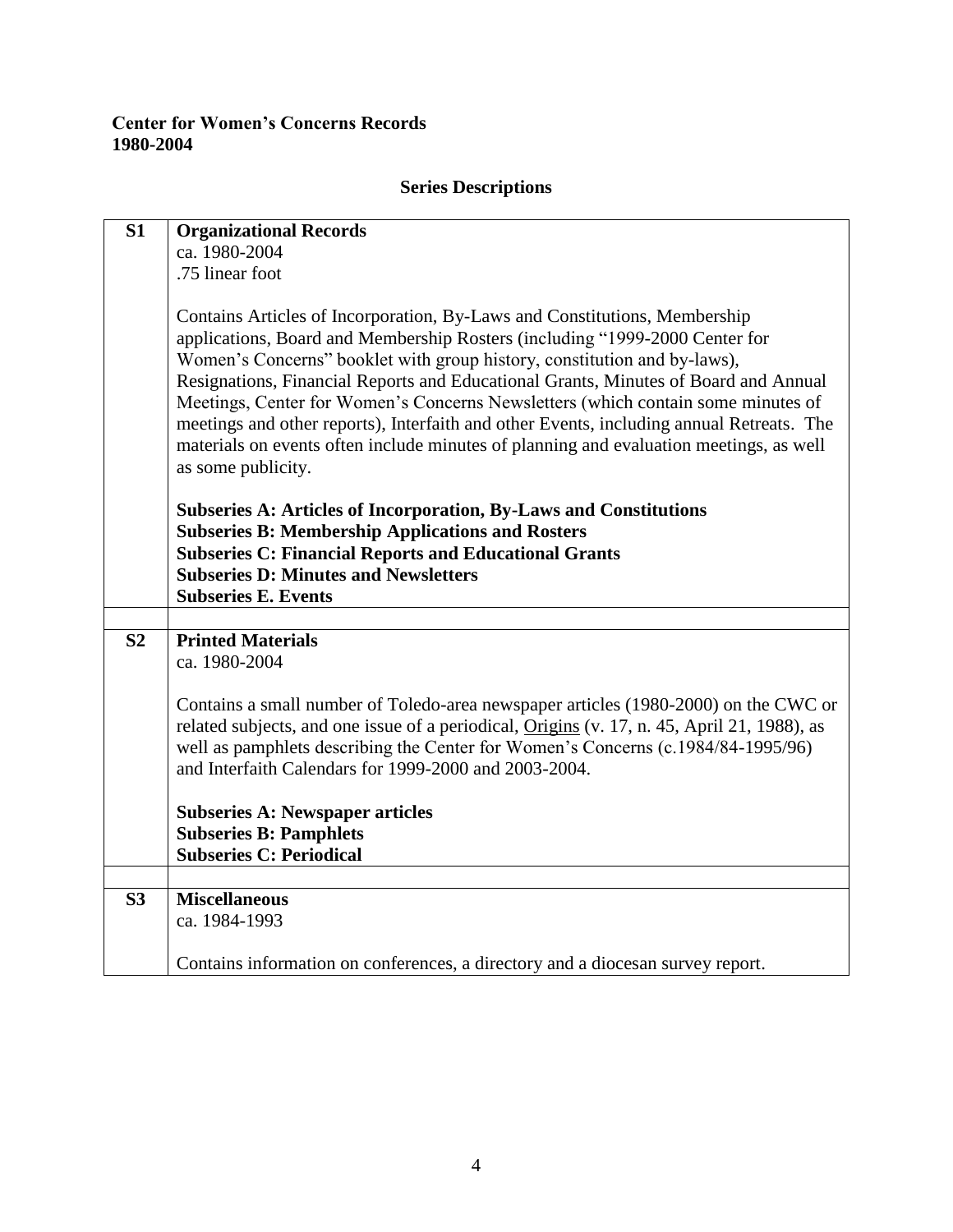# **Center for Women's Concerns Records 1980-2004**

# **Box and Folder Inventory**

| <b>Box</b>   | <b>Folder</b>  | <b>Arrangement</b>                                                                                    |
|--------------|----------------|-------------------------------------------------------------------------------------------------------|
|              |                |                                                                                                       |
| $\mathbf{1}$ |                | <b>S1. ORGANIZATIONAL RECORDS</b>                                                                     |
|              | $\mathbf{1}$   | A. Articles of Incorporation, By-Laws and Constitutions (1982, 1985,<br>1987-1988)                    |
|              |                |                                                                                                       |
|              |                | B. Membership Applications and Rosters                                                                |
|              | $\overline{2}$ | "Committees" (Membership Applications, etc.) (c. 1981-82, 1992-93,<br>1995-97, 1999)                  |
|              | 3              | Roster (Board) (1981-2000)                                                                            |
|              | $\overline{4}$ | Roster (Members) (1980, 1982, 1984-2000, includes "1999-2000<br>Center for Women's Concerns" booklet) |
|              | 5              | Resignations (1984-87)                                                                                |
|              |                |                                                                                                       |
|              |                | C. Financial Reports & Educational Grants                                                             |
|              | 6              | "Finances" (1981-90, 1992, 1994-99)                                                                   |
|              | 7              | "Ed. Grants/Service Fund" (1987, 1997-2000)                                                           |
|              |                |                                                                                                       |
|              |                | D. Minutes and Newsletters                                                                            |
|              | 8              | "Center for Women's Concerns Board Meetings & Minutes" (May 31,                                       |
|              |                | 1980-May 13, 2000)                                                                                    |
|              | 9              | Annual Meetings (1982-88, 1990-2000)                                                                  |
|              | 10             | Center for Women's Concerns Newsletters (1984-2000)                                                   |
|              |                |                                                                                                       |
|              |                | E. Events                                                                                             |
|              | 11             | <b>Ecumenical Brunch 1987</b>                                                                         |
|              | 12             | <b>Interfaith Evening 1988</b>                                                                        |
|              | 13             | Interfaith Tea 1989                                                                                   |
|              | 14             | Interfaith Tea 1990                                                                                   |
|              | 15             | Interfaith Tea 1991                                                                                   |
|              | 16             | Interfaith Tea 1992                                                                                   |
|              | 17             | Interfaith Tea 1993                                                                                   |
|              | 18             | Interfaith Tea 1994                                                                                   |
|              | 19             | Interfaith Tea 1995                                                                                   |
|              | 20             | Interfaith Tea 1996                                                                                   |
|              | 21             | Interfaith Tea 1997                                                                                   |
|              | 22             | Interfaith Tea 1998                                                                                   |
|              | 23             | <b>Interfaith Dinner 1999</b>                                                                         |
|              | 24             | Interfaith Tea 2000                                                                                   |
|              | 25             | Interfaith Tea 2001                                                                                   |